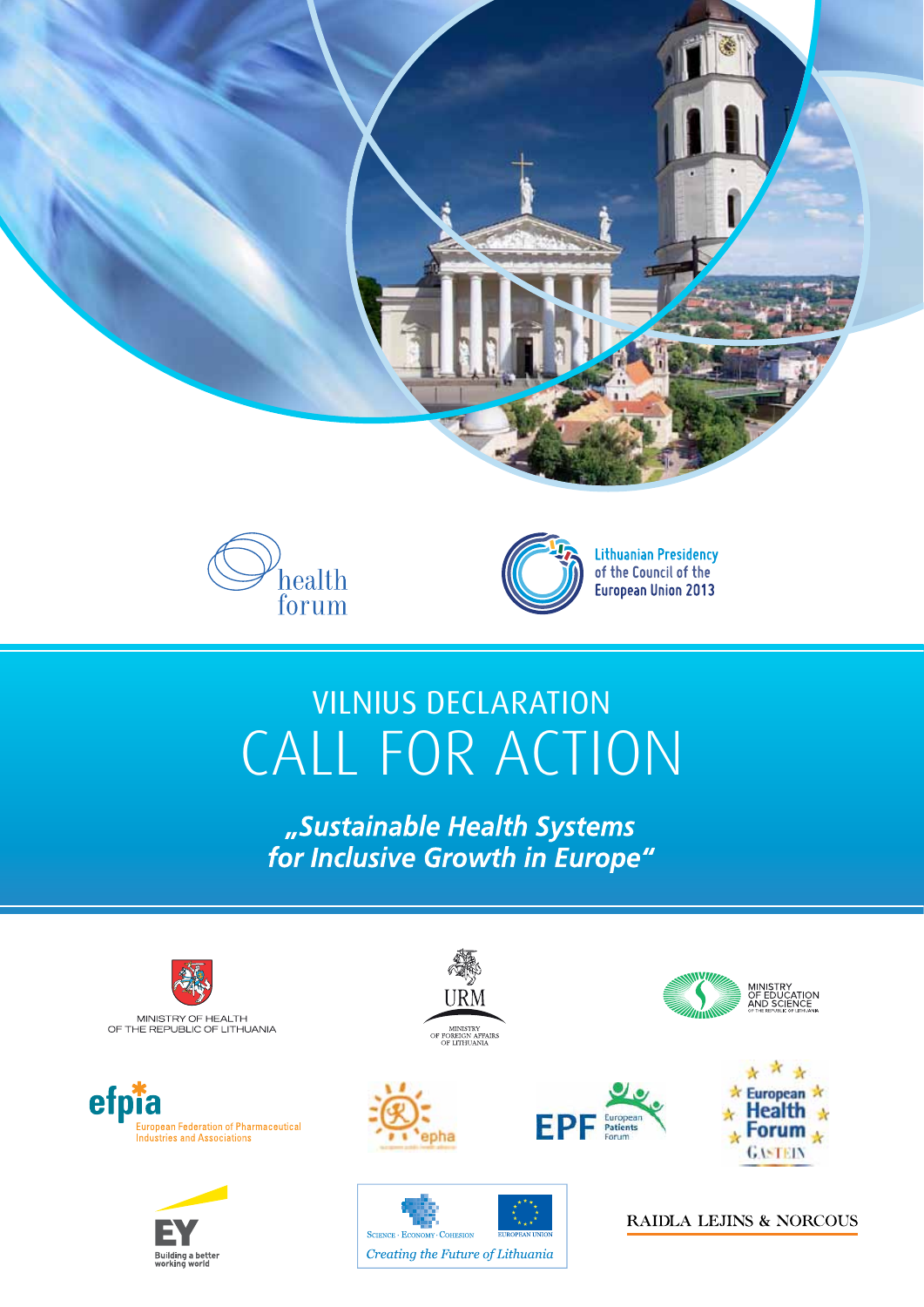# **Vilnius Declaration Call for Action**

## **Sustainable Health Systems for Inclusive Growth**

**We call on European governments and the European Union to take immediate action:**

#### **1) To increase investment in health promotion and disease prevention;**

- Healthcare costs can be significantly reduced through investment in communitybased prevention and health promotion programmes.
- The introduction of fiscal measures for health promotion such as improving the affordability and accessibility of fruit, vegetables and whole grains whilst taxing foods high in salt, sugar and fat, alcohol and tobacco.
- Investment in cost-effective preventative measures such as smoking bans, vaccination, screening for cancer, increasing physical activity and tackling problem drinking - would significantly reduce the burden of mortality and non-communicable diseases in Europe, acknowledging that not all diseases are preventable.
- We need to invest more in primary, secondary and tertiary prevention as well as health literacy.
- A holistic approach to health, healthcare and public health is necessary as many drivers of good - and ill – health lie beyond the healthcare system.
- Poverty and social exclusion, as well as the health in all policies approach must be addressed and the importance of a well-funded and accessible welfare state is paramount particularly in times of crisis.

#### **2) To ensure universal access to high quality people-centred health services;**

- European health systems must deliver high quality and safe healthcare and public health services, accessible to all including equal access –within and between Member States - to modern and cost-effective medicines.
- Continuity of care including access for excluded, vulnerable and minority groups, is essential.
- A partnership approach between all stakeholders in the health sector at national and European levels should be promoted to identify effective solutions to improve equity of access to healthcare.
- To ensure patients and the public are empowered and supported in the management of their own health, and that their representative organisations are adequately involved in the development of policies and programmes through a whole-of-society approach.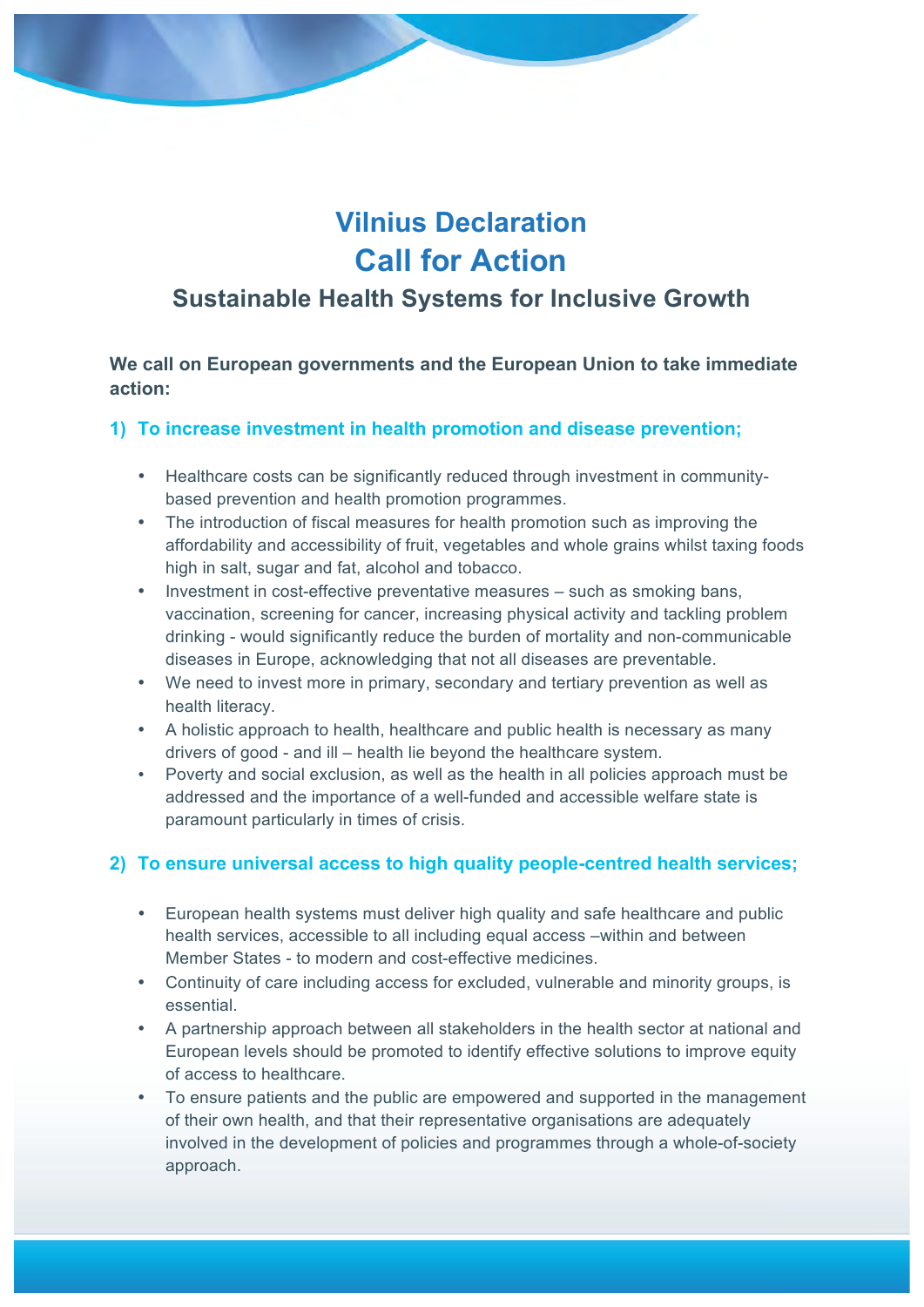• To ensure that the health service is a responsible employer, implementing effective recruitment and retention strategies, including continual professional development and an adequate skills mix.

#### **3) To ensure that health system reforms including workforce planning are evidence-based and focus on cost-effectiveness, sustainability and good governance;**

- Investment in health systems should ensure that funding for health is secure, solid and based on principles of solidarity as well as sustainability.
- Ensuring that principles of accountability, transparency and good governance are applied throughout the policies and processes surrounding health, health systems and public health is essential in order to ensure resilience of our health systems and promote confidence amongst European populations.
- Member States and the European Union should ensure that the effects of austerity do not adversely undermine health, access to healthcare or the quality of health services.
- Investment in prevention and promotion, transformation of health systems aligning financing and service delivery reforms towards continuum of services around primary health and community care and the health workforce, including through European Structural and Investment Funds, the use of the European Semester and other appropriate mechanisms, would greatly improve health and social outcomes.
- Cost effective investments in healthcare innovations, including innovation in systems and practices as well as social innovation and public health innovations - accessible to all citizens - will benefit research, knowledge and employment whilst improving health and the productivity of health systems and reducing disease.
- Implement effective, cost-effective and equitable pricing and reimbursement systems and improved co-operation between regulatory agencies on pharmaceuticals and other essential goods.

#### **We call for European leaders to work with us to help ensure that European health systems are people-centred, sustainable and inclusive, and deliver good health for all.**

**We call on Member States, European institutions and the World Health Organisation to work together to achieve these goals and offer our support as European civil society in their delivery.**

Vilnius, 20 November 2013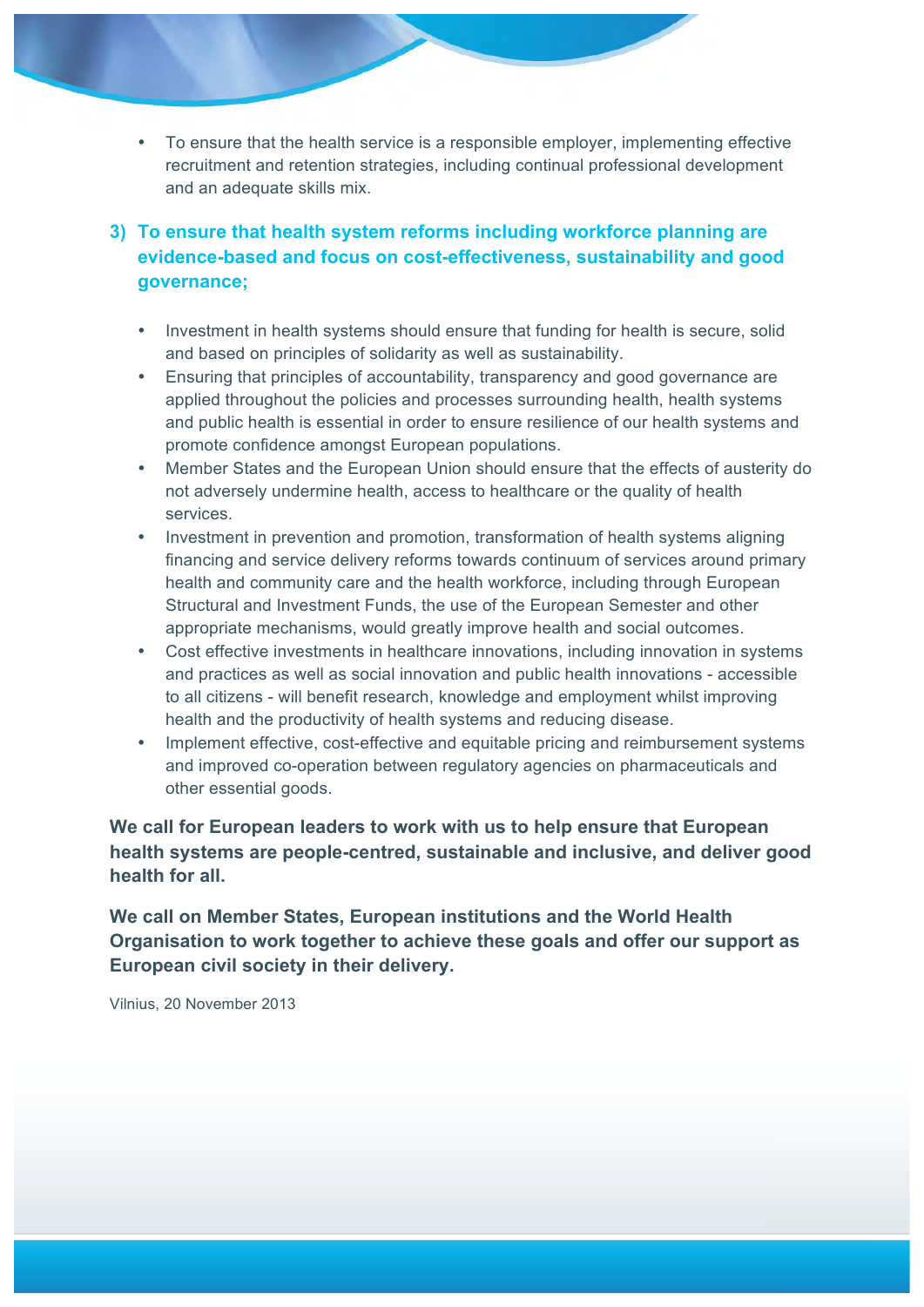#### **Background**

### **Our call for action**

Health has a significant role to play in Europe's success and economic future. We believe that EU 2020 headline targets and objectives will not be achieved without healthier Europeans, which requires improved health outcomes and reductions in health inequalities. We are ready to play our part, as one of Europe's largest sectors. But to do that we call on European leaders to work with us to help ensure health systems are sustainable, inclusive and fit for purpose for all of us living in Europe.

#### **Why we make this call:**

- Given the **impact of the economic crisis on Europe**, the health of its people and the organisation and sustainability of its health systems;
- Given the recent figures released by the OECD which show an alarming reduction in the levels of investment in health promotion and disease prevention;
- Given that **Article 168 of the Treaty of the European Union** requires "a high level of human health protection" to be ensured in the definition and implementation of all EU policies and activities and provides for EU level coordinating action to complement national policies to improve public health;
- Given that the implementation of the strategy to achieve **Europe 2020 objectives of smart, sustainable and inclusive growth**, the yearly cycle of economic policy coordination entitled the 'European Semester', is impacting on the traditional national competences of financial and organisations of healthcare through an increase of health governance at European level;
- Following the work of the Finnish Presidency of the Council in 2006 in the development of the **'Health in all Policies' approach**;
- Following the adoption of **2011 Council Conclusions on "modern, responsive and sustainable health systems",** which invited Member States and the Commission to identify effective ways of investing in health to ensure modern, responsive and sustainable health systems;
- Following the adoption of the **WHO European Health Policy Health 2020** and the **WHO European Action Plan to Strengthen Public Health** at the Regional Committee in 2012 in Malta;
- Following the discussions during the High Level Meeting on the Impact of the Economic Crisis on Health and Health Systems in **Oslo, 2013,** held under the auspices of the World Health Organisation European Region (WHO Europe);
- Following the adoption of **2013 Council Conclusions on "Towards social investment for growth and cohesion";** and the recognition of the importance of a healthy population, supporting health determinants and health care as well as the adoption of the **Staff Working Document on Investing in Health** (SWD 2013 43);
- Following the adoption of the **2008 Tallinn Charter "Health Systems for Health and Wealth"** and the follow up meeting in October 2013 addressing the Tallinn Charter in the context of the **WHO Europe Health 2020 policy framework**;
- In the context of the 35 year anniversary of the **Declaration of Alma-Ata**, calling for urgent action by all governments to protect and promote the health of all people, addressing the status and the Way Forward of primary care;
- In the context of the **Reflection process on modern, responsive and sustainable health systems**;